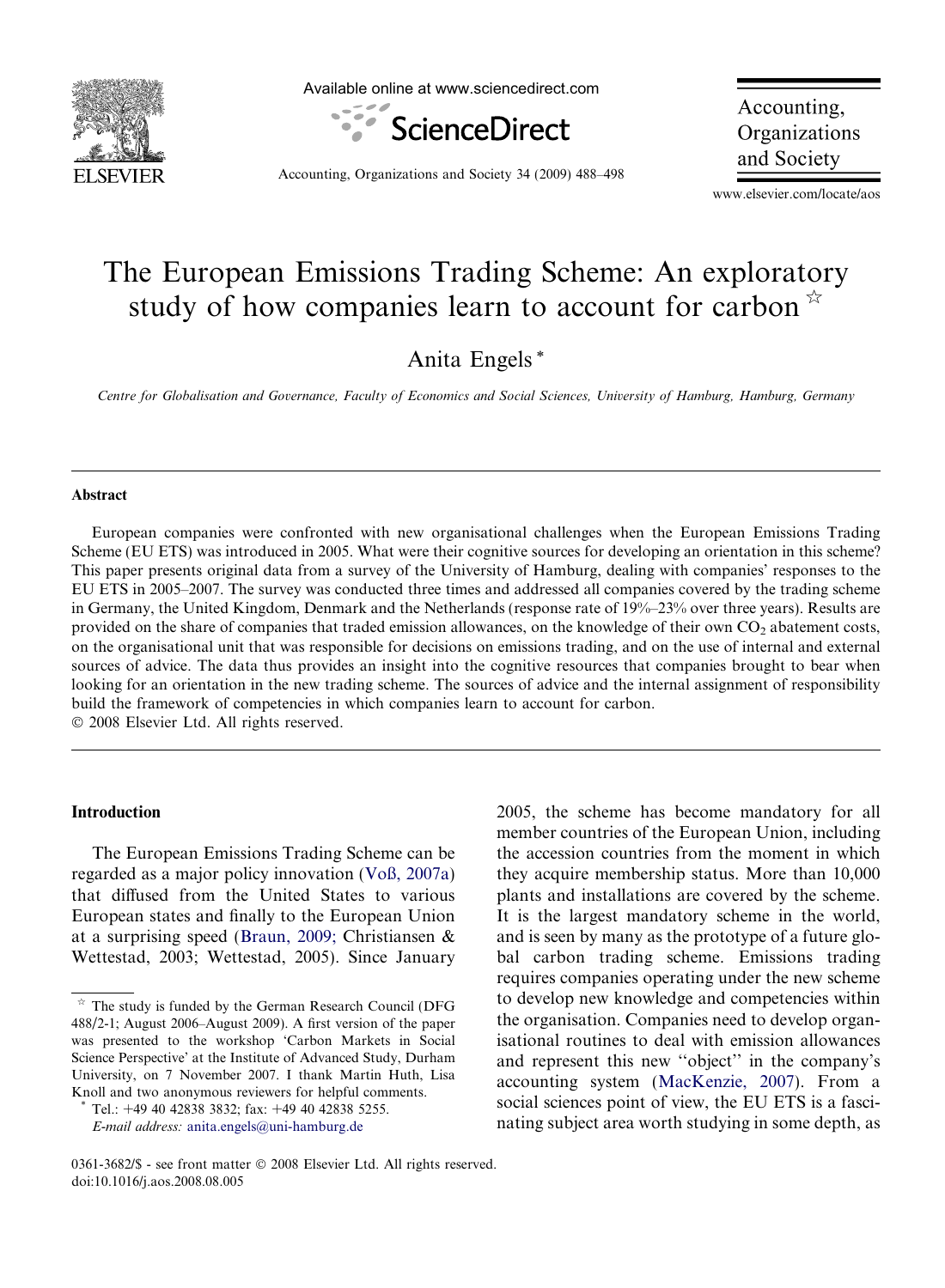it introduces a new uniform regulation into national contexts that vary substantially with regard to their regulatory traditions and their national political economies. As many studies have demonstrated, these contexts serve as an important institutional environment to companies and their decision-making processes (e.g., [Hall & Soskice, 2001; Lane &](#page--1-0) [Bachmann, 1996; Heritier, Knill, & Mingers,](#page--1-0) [1996\)](#page--1-0). It can therefore be expected – and has already been shown [\(Bailey, 2007; Engels, Huth, & Knoll,](#page--1-0) [2008\)](#page--1-0) – that companies in various European member states find different typical solutions to the problem of accounting for their carbon emissions and finding an orientation in the new trading scheme. The question of which sources of knowledge and expertise companies choose to take into consideration is crucial to this process, as the new tool of emissions trading is open to a whole range of different interpretations, depending on the emphasis of the respective problem framework (e.g., legal, finan-

cial, technological emphasis). This article presents selected findings of a quantitative survey of all companies covered by the scheme in Germany, the UK, the Netherlands and Denmark. Data are given on the sources of advice companies used during the first three years of the EU ETS, and on the organisational unit within the company that was assigned responsibility for emissions trading. The results clearly indicate important variations across countries. The article is organised in four sections: first, a brief introduction of the EU ETS will be given, followed by an account of the methodology applied in the questionnaire and the type of data presented in this article. Third, the results are given in a cross-country comparison that also looks at varying emphases over time. Fourth, the implications of these results are discussed with regard to the question of how companies in the EU ETS learn to account for carbon.

### The European Emissions Trading Scheme and the need for companies to develop a new mindset

The EU ETS is organised in two different phases. Phase 1, from 2005 to 2007, served many companies and national administrations as a period of learning about the options and problems of this new policy tool ([Convery, Ellerman, & de Perthuis, 2008](#page--1-0)). The second phase, from 2008 to 2012, is congruent with the compliance period of the Kyoto Protocol, in which the EU agreed to reduce its emission levels by 8%, compared to the baseline year of 1990 (Deci-

sion 2002/358/EG). In Phase 1, allowances for emitting 2.1 billion tons of  $CO<sub>2</sub>$  per year were issued to the companies under the scheme [\(Convery et al.,](#page--1-0) [2008,](#page--1-0) p.13). As the allocation process was organised in a decentralised way by the individual member states, the volume of allocated allowances in each national constituency was subject to heavy negotiations and industrial lobbying [\(Kruger & Wallace E.](#page--1-0) [Pizer, 2007](#page--1-0)). The result in many member states was generous allocation of allowances so that, across the scheme, the number of allowances allocated surpassed the number of allowances actually needed in this phase by 4% (Ellerman & Buchner, 2007, p. 78; Kettner, Köppl, Stefan, Schleicher, & Thenius, [2007\)](#page--1-0). This over-allocation became obvious after the first half of Phase 1, and was followed by a steep decline in the price of  $CO<sub>2</sub>$  allowances in the scheme. As the allowances were not transferable to Phase 2, the price for an allowance to emit one ton of  $CO<sub>2</sub>$ closed at  $0.02 \in \alpha$  at the end of Phase 1, after reaching a peak of 30.50  $\epsilon$  in the spot market on 18 April 2006 (see [www.nordpool.com\)](http://www.nordpool.com). Despite the disconnection between Phase 1 and Phase 2, companies had the option to trade future allowances throughout Phase 1. This means a contracted promise to sell or buy allowances in a fixed year in Phase 2 for a fixed price. These prices are much less volatile and have been well above the 20  $\epsilon$ -level since September 2007 ([www.nordpool.com](http://www.nordpool.com)).

What were companies required to do in Phase 1 of the EU ETS, and what were the obligations but also the new options that were created by their participation in the scheme? First and foremost, the EU ETS means that companies operating installations under the scheme need allowances for their  $CO<sub>2</sub>$ emissions in order to receive or renew an operating licence. National authorities were created that organised the initial allocation process: each company received a certain amount of emission allowances on a personal allowance account. At the end of each trading year (March), the company is obliged to transfer back to the national authority the amount of allowances equivalent to their verified emissions of the past year. Throughout the year, companies can transfer their allowances to other accounts across the EU, i.e., they can sell their own allowances or buy allowances from others. They may utilize several possible channels for trading: they can agree on a direct exchange with other emitters, or they can commission a broker with this task. They can also sell to a trader or sell and buy allowances at exchanges or trading platforms. The